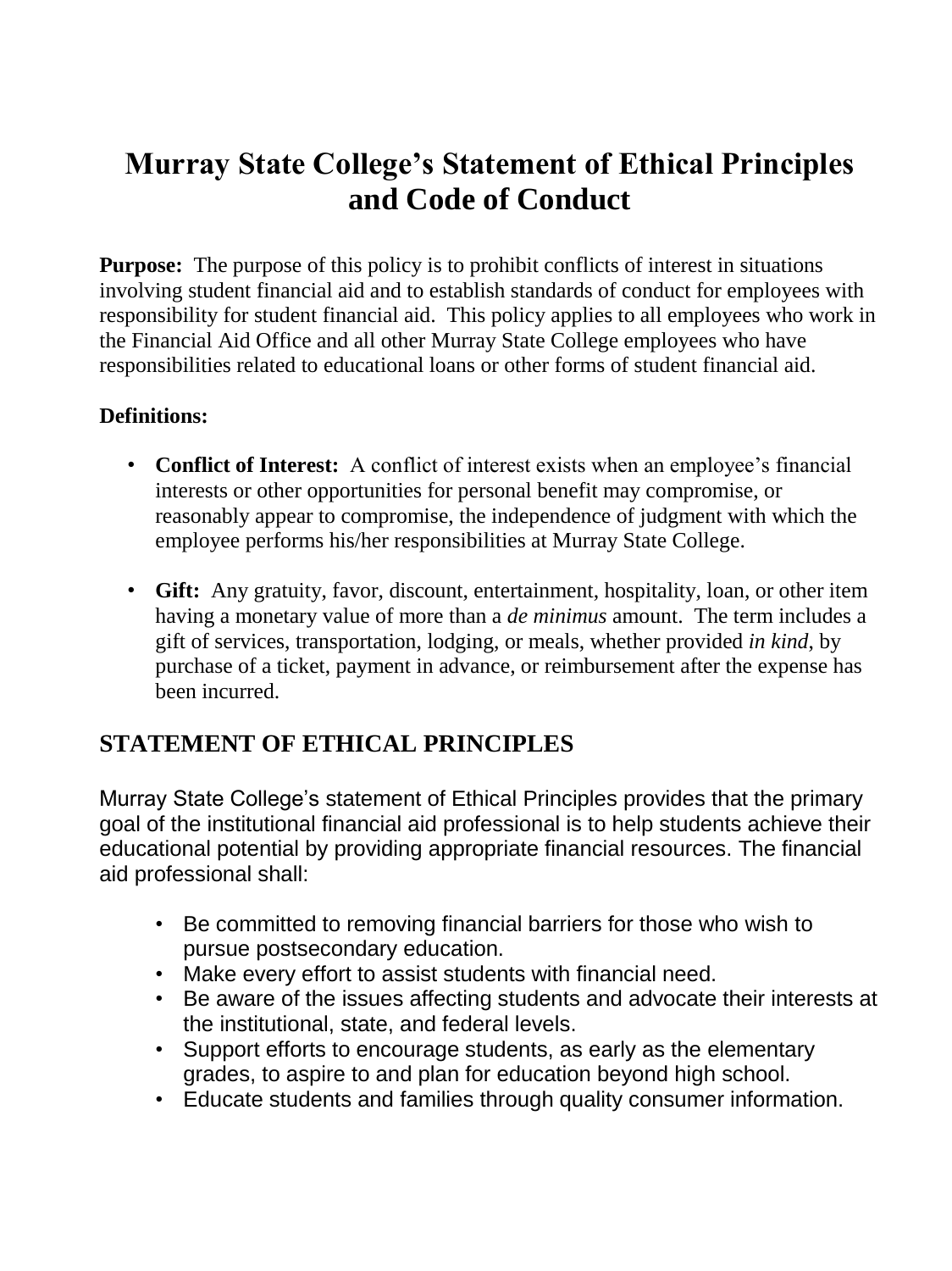- Respect the dignity and protect the privacy of students, and ensure the confidentiality of student records and personal circumstances.
- Ensure equity by applying all need analysis formulas consistently across the institution's full population of student financial aid applicants.
- Provide services that do not discriminate on the basis of race, gender, ethnicity, sexual orientation, religion, disability, age or economic status.
- Recognize the need for professional development and continuing education opportunities.
- Promote the free expression of ideas and opinions, and foster respect for diverse viewpoints within the profession.
- Commit to the highest level of ethical behavior and refrain from conflict of interest or the perception thereof.
- Maintain the highest level of professionalism.

## **CODE OF CONDUCT**

This code of conduct applies to the officers, employees, and agents of Murray State College with responsibilities with respect to education loans. These officers, employees, and agents are expected to always maintain exemplary standards of professional conduct in all aspects of carrying out his or her responsibilities, specifically including all dealings with any entities involved in any manner in student financial aid, regardless of whether such entities are involved in a government sponsored, subsidized, or regulated activity. The officers, employees, and agents of Murray State College with responsibilities with respect to education loans should:

- Refrain from taking any action for his or her personal benefit.
- Refrain from revenue-sharing arrangements with any lender.
- Refrain from accepting compensation for any type of consulting arrangement or contract to provide services to or on behalf of a lender relating to education loans or for service on an advisory board, commission, or group established by lenders or guarantors, except for reimbursement for reasonable expenses.
- Refrain from steering borrowers to particular lenders or delaying loan certifications.
- Refrain from accepting offers of funds for private loans to students in exchange for promises regarding FSA loans, a specified loan volume, or a preferred lender arrangement.